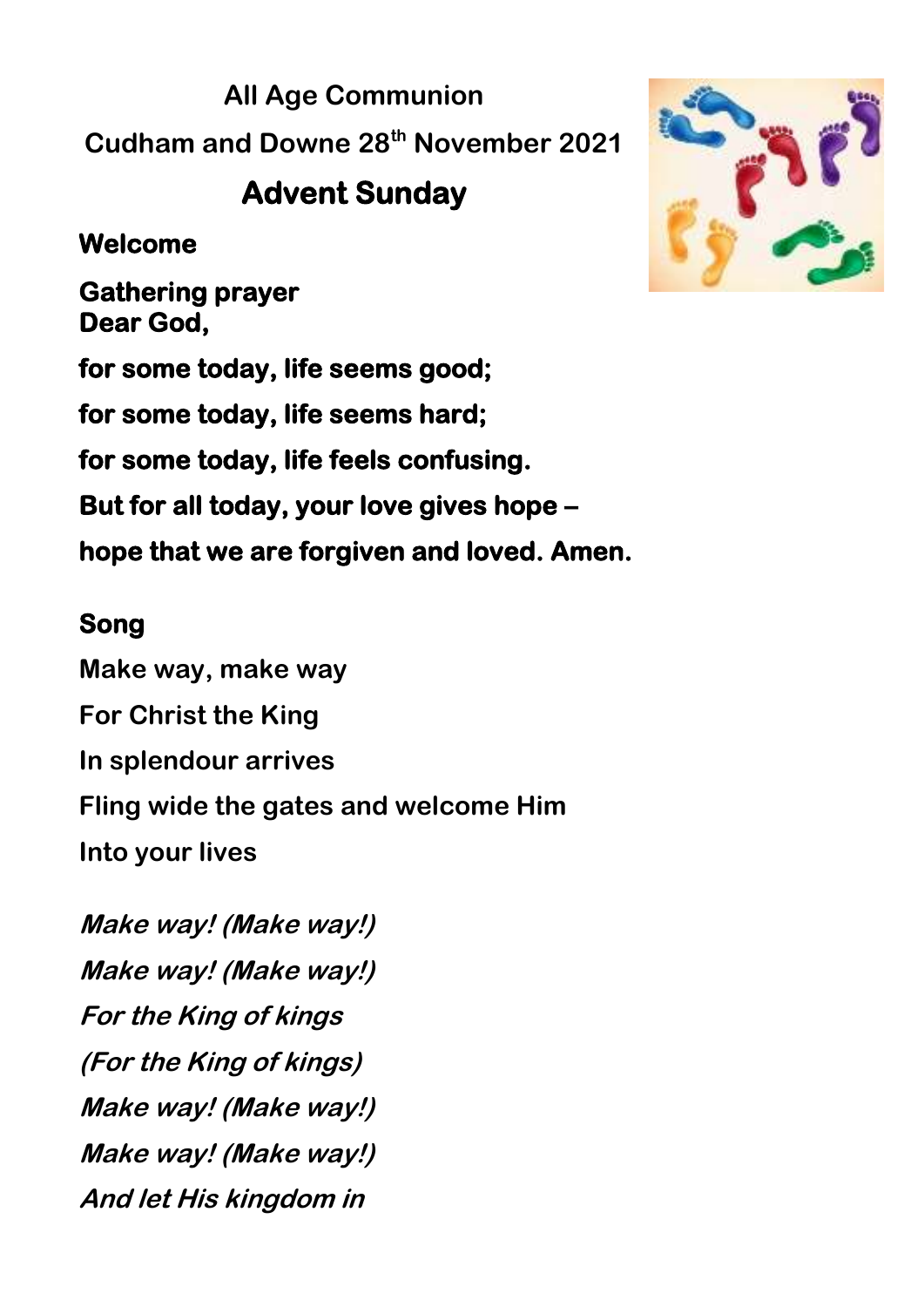**He comes the broken hearts to heal The prisoners to free The deaf shall hear, the lame shall dance The blind shall see**

**Make way! (Make way!) Make way! (Make way!) For the King of kings (For the King of kings) Make way! (Make way!) Make way! (Make way!) And let His kingdom in**

**And those who mourn with heavy hearts Who weep and sigh With laughter, joy and royal crown He'll beautify**

**Make way! (Make way!) Make way! (Make way!) For the King of kings (For the King of kings) Make way! (Make way!) Make way! (Make way!) And let His kingdom in**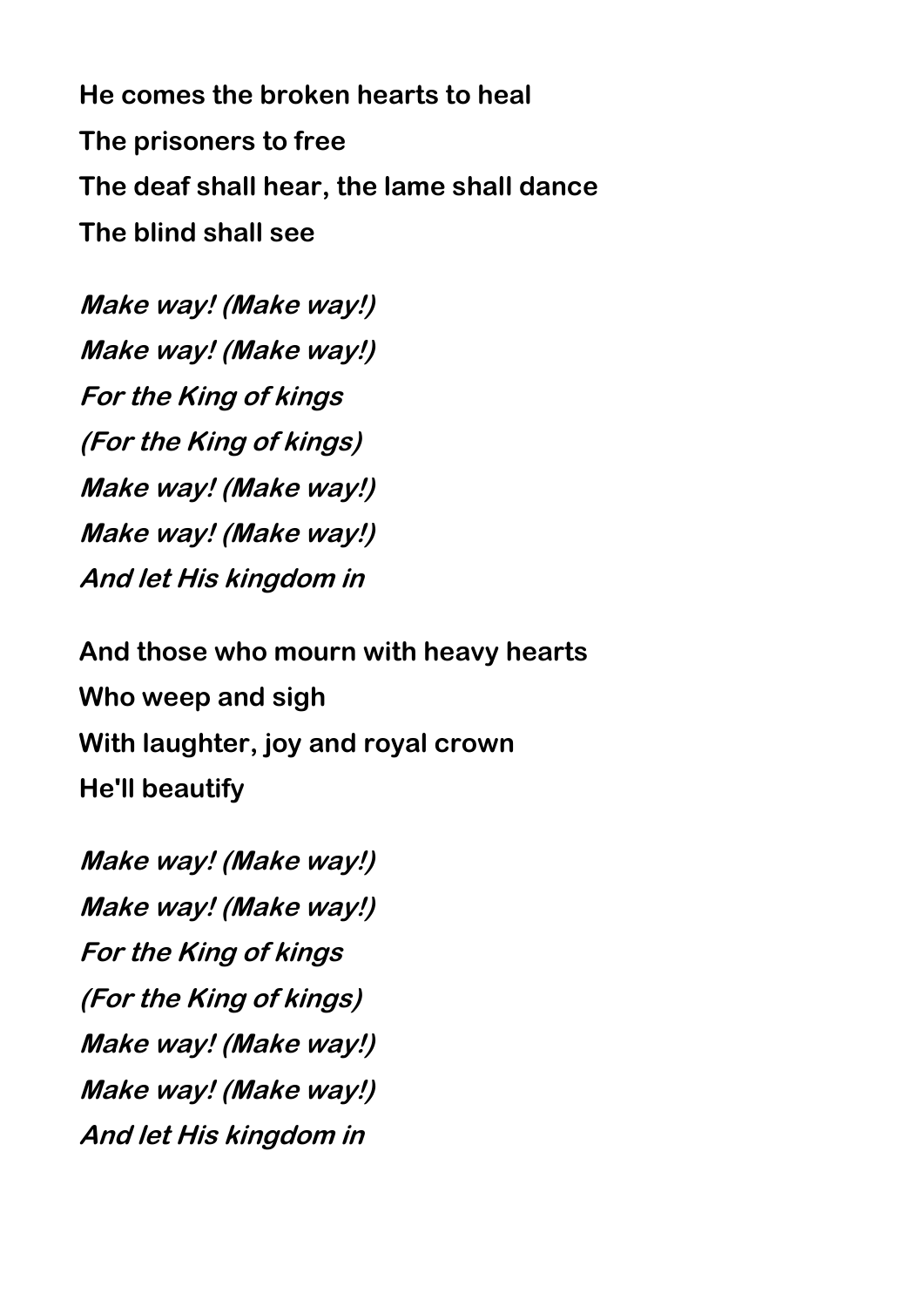**We call you now to worship Him As Lord of all To have no gods before Him Their thrones must fall!**

**Make way! (Make way!) Make way! (Make way!) For the King of kings (For the King of kings) Make way! (Make way!) Make way! (Make way!) And let His kingdom in**

**Lighting of the Advent wreath prayer Lord God of our ancestors, you called the patriarchs to live by the light of faith and to journey in the hope of your promise. May we be obedient to your call And be ready and watchful to receive Jesus. Amen** 

#### **Confession**

**We wait, but don't always find it easy to wait, We are sorry**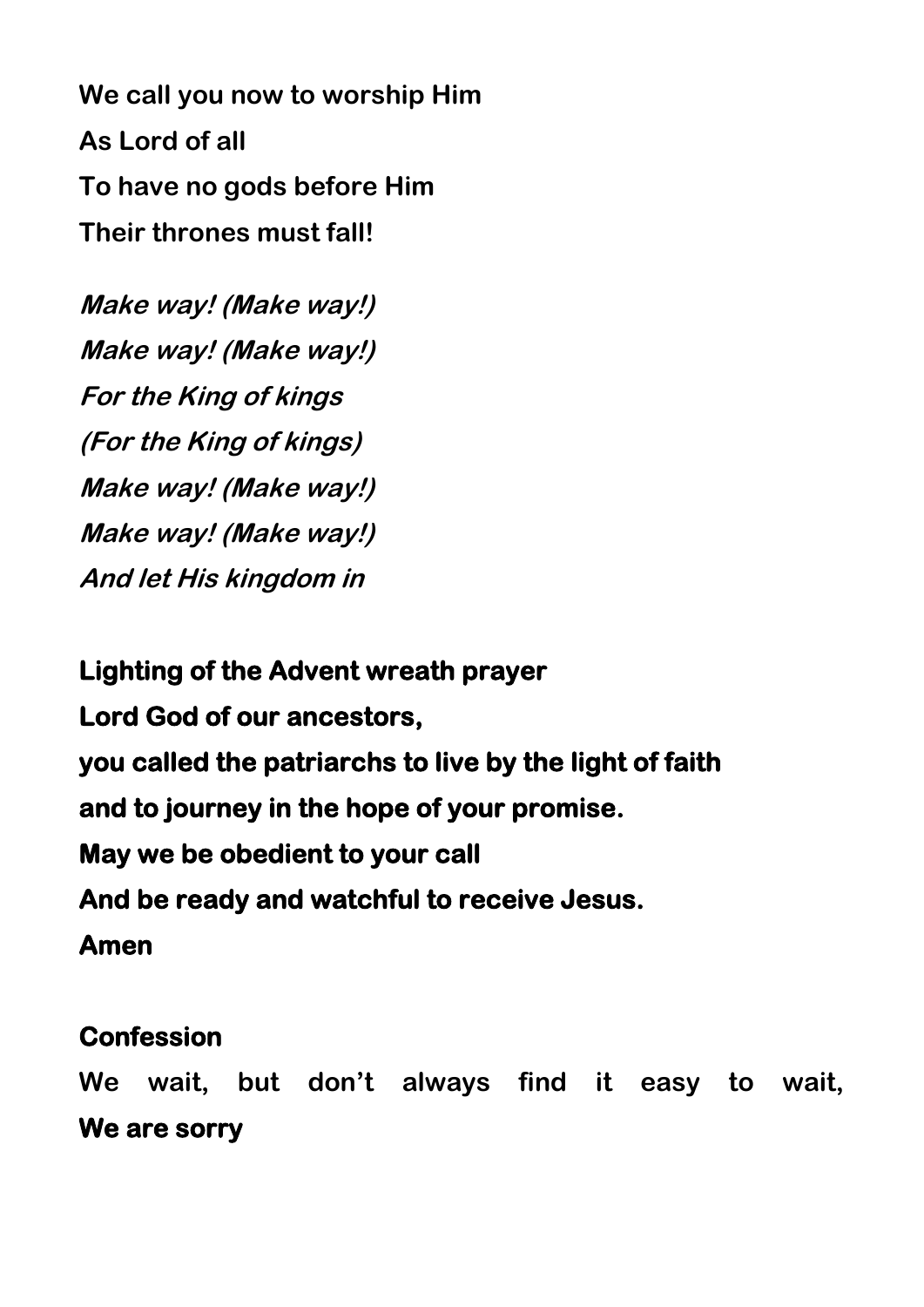**We get impatient and don't pay attention to the journey and its signposts.**

# **We are sorry**

**We don't see that preparation is part of the journey and that the journey is part of the gift.**

# **We are sorry**

**You offer us a way to follow, a path to tread, a journey that leads to hope, to joy, to trust and to love, and we confess we do not always follow.**

### **We are sorry**

**Now, may we step into this Advent as faithful people, seeking forgiveness and trying to follow your path, and believing you will be walking with us every step of the way. Amen.**

# **Absolution**

# **Bible reading**

**Luke 21:25-36**

**This is the word of the Lord: thanks be to God** 

### **Talk**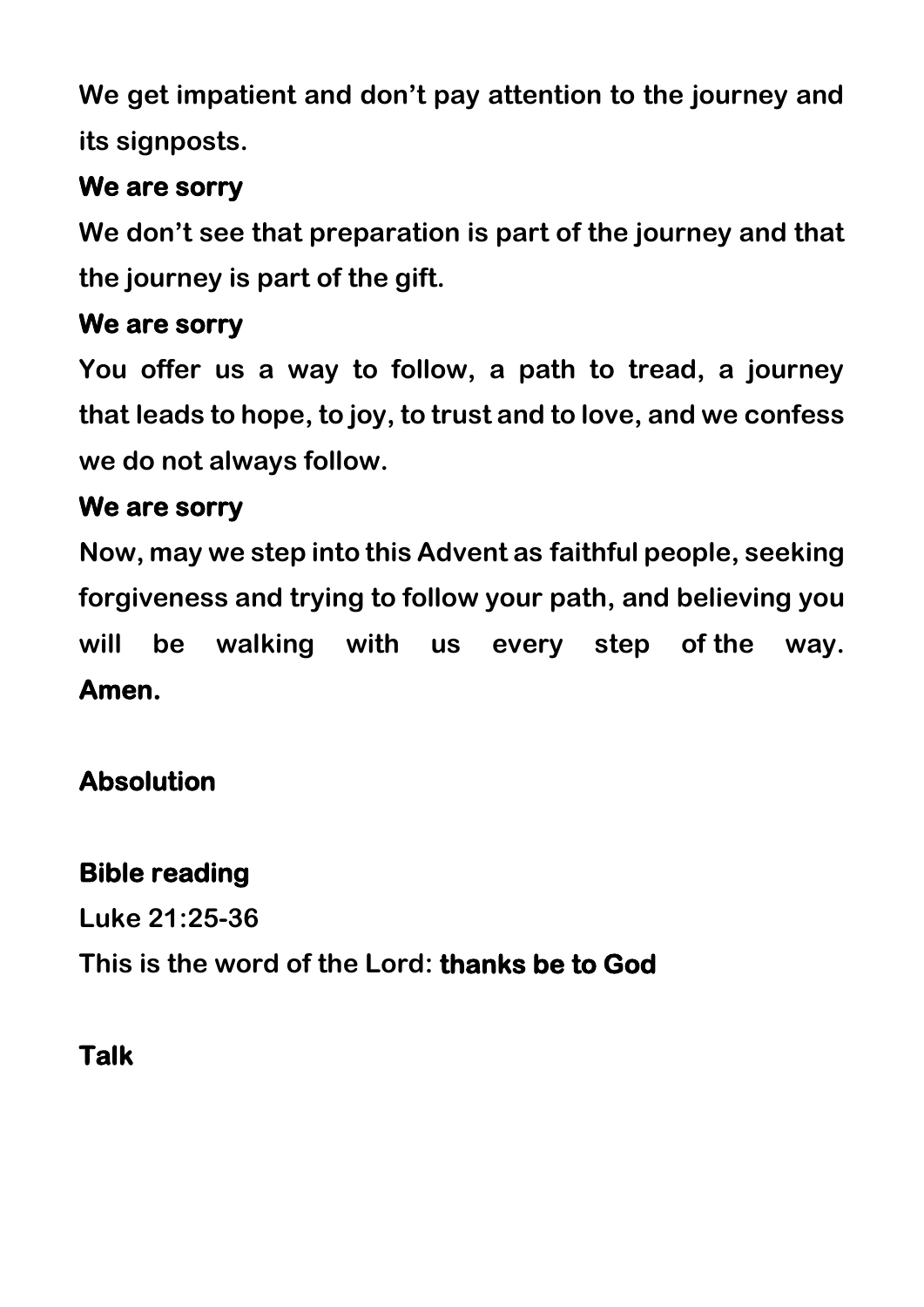### **Song**

**Give me joy in my heart, keep me praising, Give me joy in my heart, I pray; Give me joy in my heart, keep me praising, Keep me praising till the break of day:**

**Sing hosanna, sing hosanna, Sing hosanna to the King of kings. Sing hosanna, sing hosanna, Sing hosanna to the King.**

**Give me love in my heart, keep me serving, Give me love in my heart, I pray; Give me love in my heart, keep me serving, Keep me serving till the break of day:**

**Sing hosanna, sing hosanna, Sing hosanna to the King of kings. Sing hosanna, sing hosanna, Sing hosanna to the King.**

### **Creed**

**Do you believe and trust in God the Father, source of all being and life, the one for whom we exist?**

**I believe and trust in him.**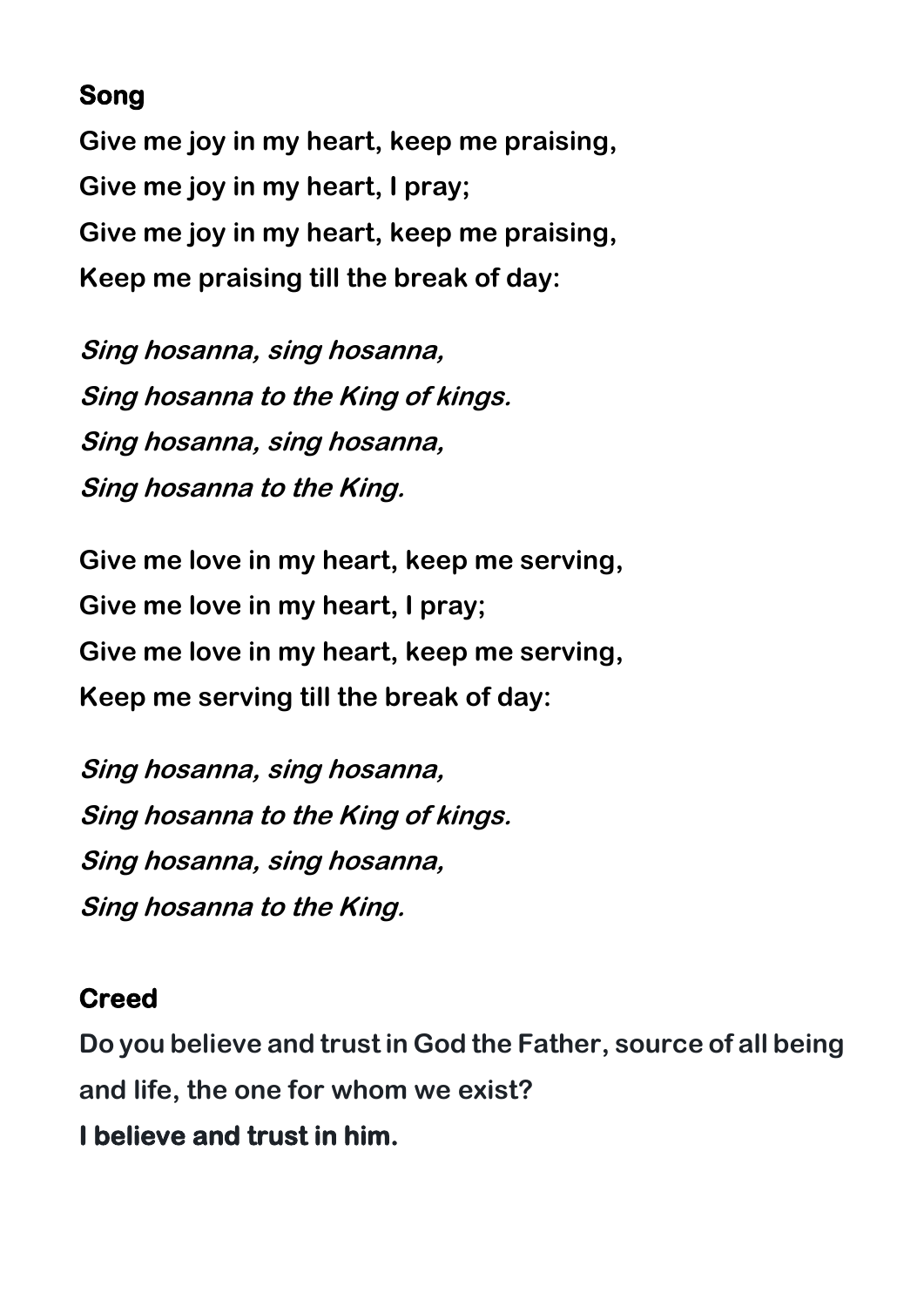**Do you believe and trust in God the Son, who took our human nature, died for us and rose again?**

**I believe and trust in him.** 

**Do you believe and trust in God the Holy Spirit, who gives life to the people of God and makes Christ known in the world? I believe and trust in him.**

**This is the faith of the Church.**

**This is our faith.** 

**We believe and trust in one God,** 

**Father, Son and Holy Spirit. Amen.** 

**Collect Almighty God, As your kingdom dawns, Turn us from the darkness of sin to the light of holiness, That we may be ready to meet you In our Lord and Saviour, Jesus Christ Amen** 

### **Peace**

**May the God of peace make you completely holy, ready for the coming of our Lord Jesus Christ. The peace of the Lord be always with you: and also with you.**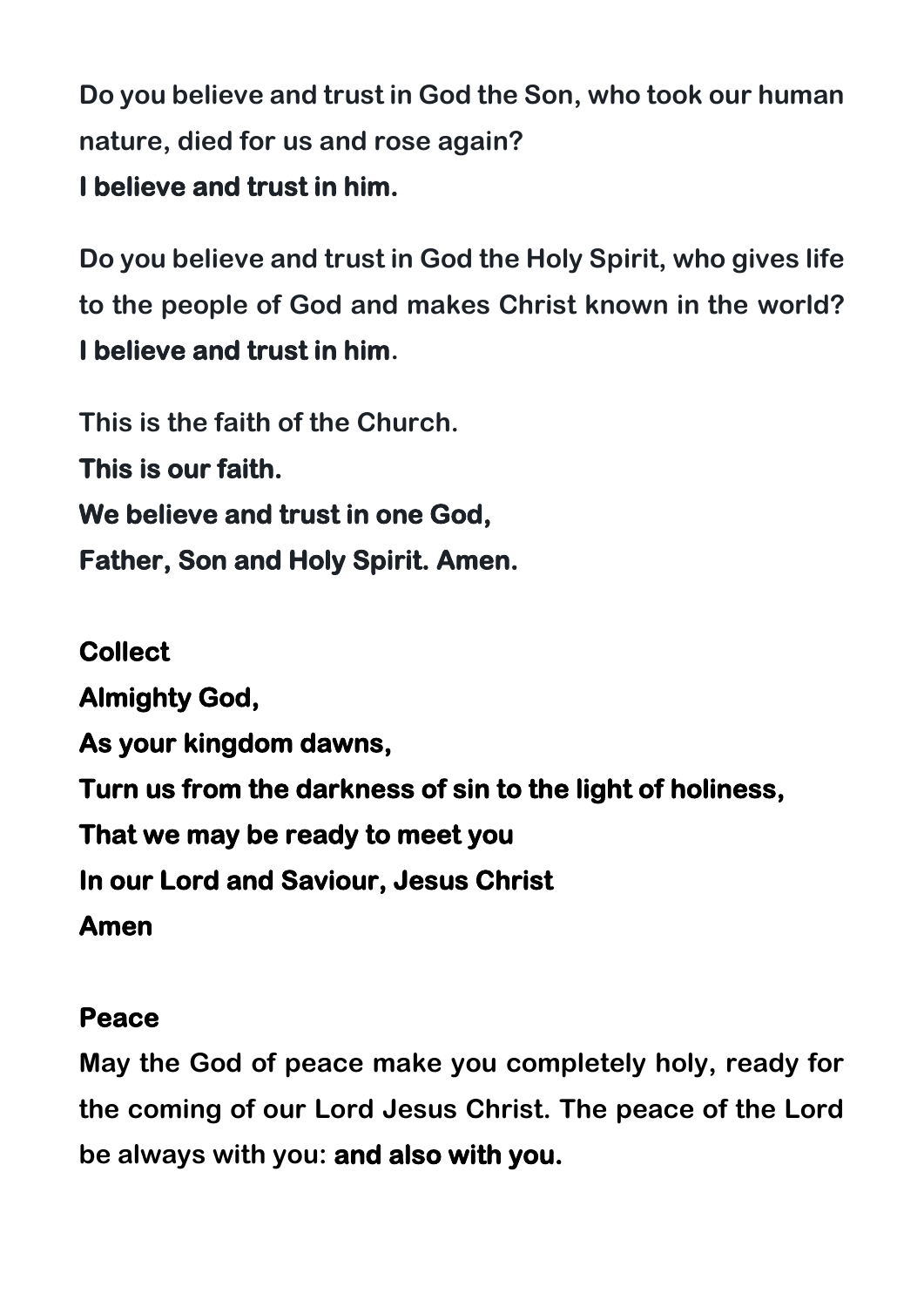#### **Song**

**O come, O come, Immanuel, and ransom captive Israel that mourns in lonely exile here until the Son of God appear. Rejoice! Rejoice! Immanuel shall come to you, O Israel.**

**O come, O Wisdom from on high, who ordered all things mightily; to us the path of knowledge show and teach us in its ways to go. Rejoice! Rejoice! Immanuel shall come to you, O Israel.**

**O come, O come, great Lord of might, who to your tribes on Sinai's height in ancient times did give the law in cloud and majesty and awe. Rejoice! Rejoice! Immanuel shall come to you, O Israel.**

**O come, O Key of David, come and open wide our heavenly home. Make safe for us the heavenward road and bar the way to death's abode.**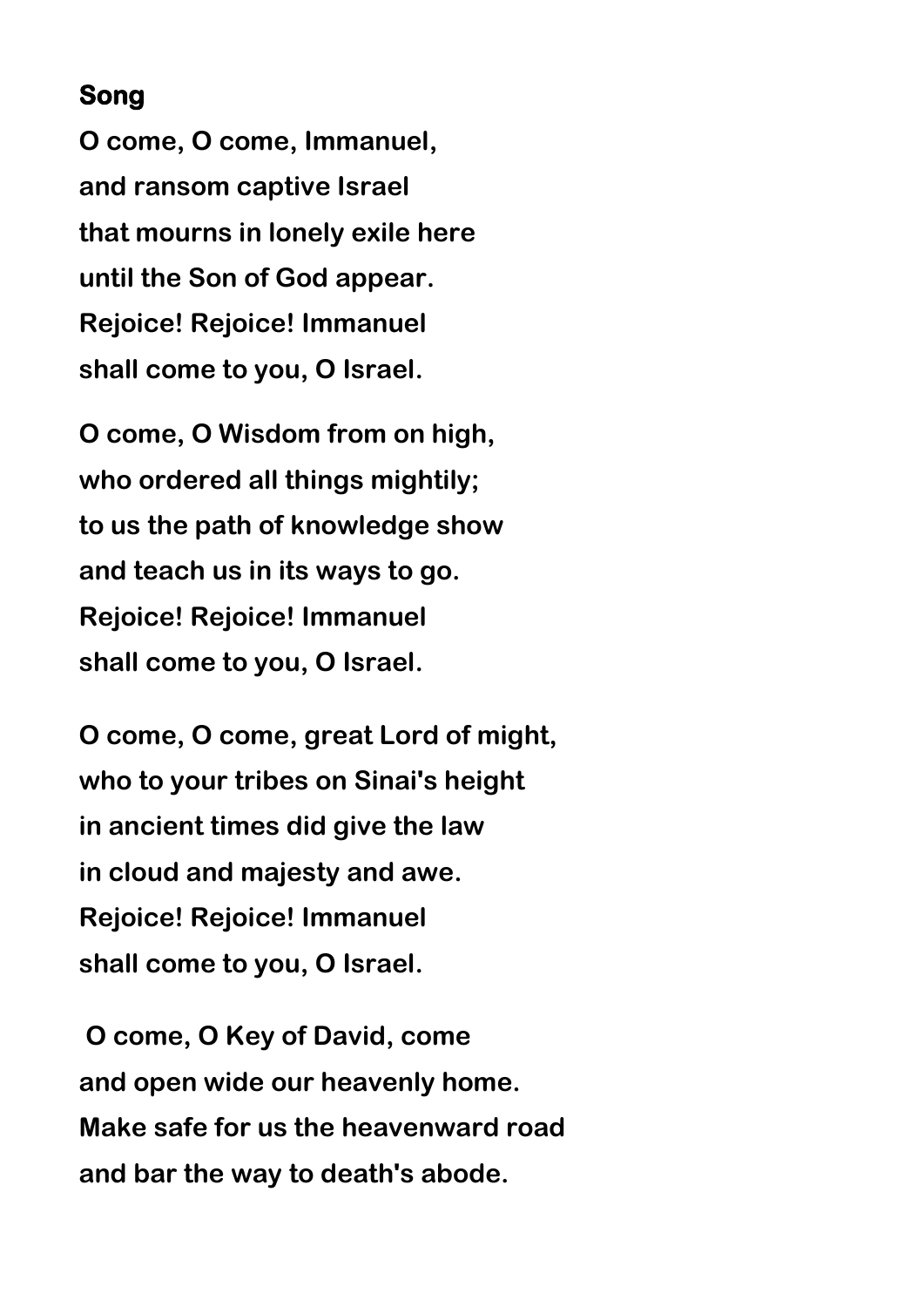**Rejoice! Rejoice! Immanuel shall come to you, O Israel.**

### **Eucharistic Prayer**

**The Lord be with you: and also with you. Lift up your hearts: we lift them to the Lord Let us give thanks to the Lord our God: it is right to give thanks and praise** 

**Holy, holy, holy Lord, God of power and might, heaven and earth are full of your glory. Hosanna in the highest.** 

**As our Saviour taught us, so we pray:**

**Our Father, in heaven,** 

**hallowed be your name;** 

**your kingdom come; your will be done;** 

**on earth as in heaven.** 

**Give us today our daily bread.** 

**And forgive us our sins,** 

**as we forgive those who sin against us.** 

**And lead us not into temptation;** 

**but deliver us from evil.** 

**For the kingdom, the power and the glory are** 

**Yours for ever and ever. Amen.** 

**We break this bread to share in the body of Christ.**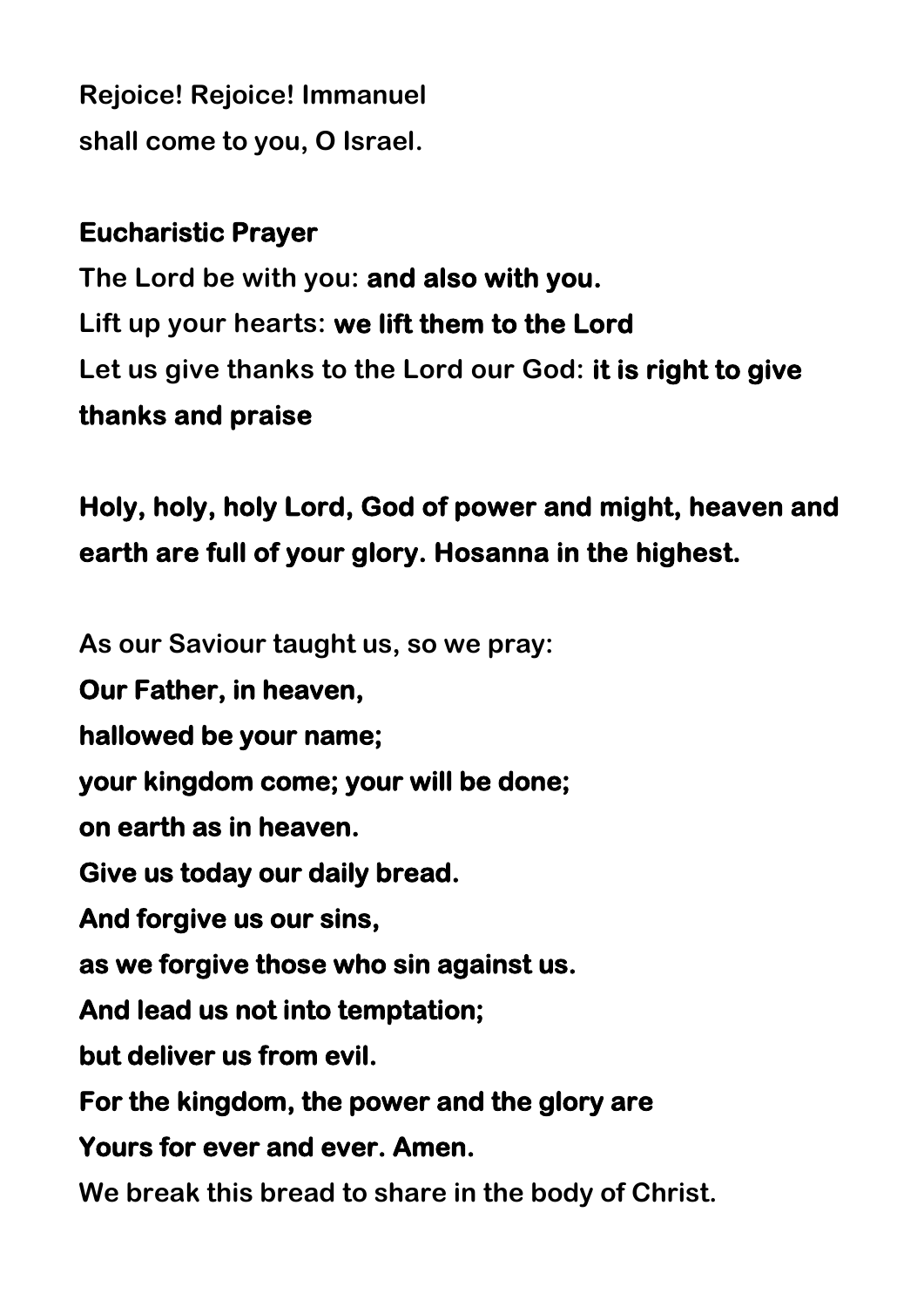**Though we are many, we are one body, because we all share in one bread.**

### **Distribution of Communion**

**Prayer after Communion Almighty God We thank you for feeding us With the body and blood of your Son Jesus Christ. Through him we offer you our souls and bodies To be a living sacrifice. Send us out in the power of your Spirit To live and work to your praise and glory. AMEN.** 

### **Notices –**

# **Song**

**You shall go out with joy And be let forth with peace, And the mountains and the hills Will break forth before you. There'll be shouts of joy And the trees of the fields Will clap, will clap their hands.**